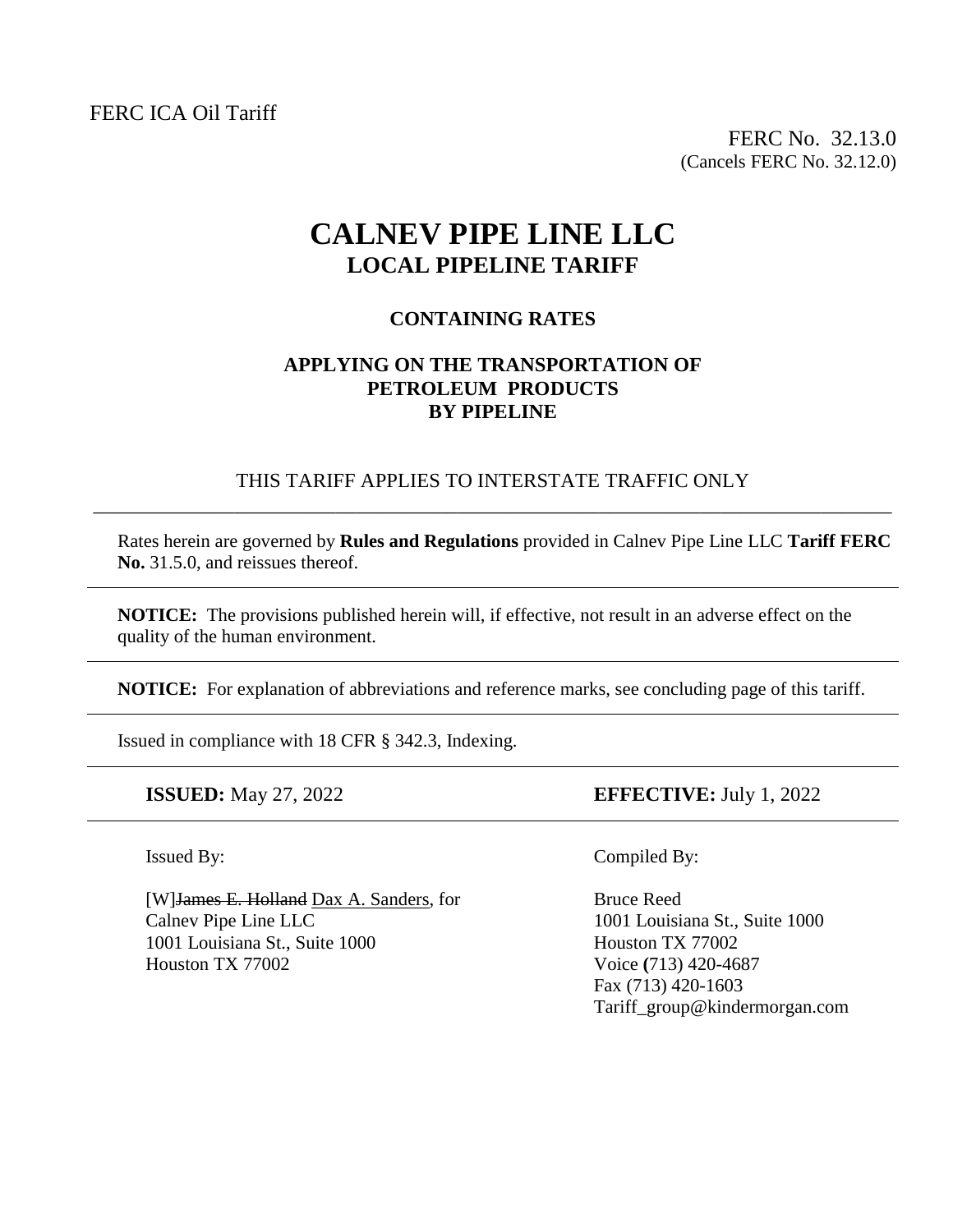| Origin                                             | Destination                                                   | Rates In Cents Per Barrel |
|----------------------------------------------------|---------------------------------------------------------------|---------------------------|
| Colton,<br>San Bernardino<br>County,<br>California | McCarran International<br>Airport,<br>Clark County,<br>Nevada | $[I]$ 178.83 ①            |
|                                                    | North Las Vegas,<br>Clark County,<br>Nevada                   | $[I]$ 178.83              |

# **Item 310. Local Rates All movements via Calnev Pipe Line LLC pipelines**

| <b>Item 320. Terminal Charges</b> |                                                                                               |  |
|-----------------------------------|-----------------------------------------------------------------------------------------------|--|
| 320.1                             | Carrier provides terminal facilities and services at its North Las Vegas Terminal             |  |
|                                   | commencing at the delivery manifold.                                                          |  |
| 320.2                             | Separate terminal agreements, in accordance with this tariff and Carrier's Rules and          |  |
|                                   | Regulations Tariff FERC No. 31.5.0, may be required by Carrier before any duty to             |  |
|                                   | provide terminal facilities and services shall arise.                                         |  |
| 320.3                             | In addition to the transportation and other services provided herein, a charge of [I] 44.06   |  |
|                                   | cents per Barrel of Petroleum Product or Transmix will be made for such terminal              |  |
|                                   | facilities and services provided by Carrier.                                                  |  |
| 320.4                             | Additionally, Carrier will charge [U] 6.5 cents per Barrel of Petroleum Product               |  |
|                                   | transferred after initial delivery at the request of Customer. For this purpose, a "transfer" |  |
|                                   | is defined as either a change of ownership or a physical relocation of product within such    |  |
|                                   | terminal facilities.                                                                          |  |

| <b>Exceptions to RULES AND REGULATIONS</b><br>Calnev Pipe Line LLC Tariff FERC No. 31.5.0 and reissues thereof. |               |               |                  |  |
|-----------------------------------------------------------------------------------------------------------------|---------------|---------------|------------------|--|
| <b>Item 40. Minimum Batch and Delivery Requirements</b>                                                         |               |               |                  |  |
| Minimum Batch sizes at Origin and Delivery Barrels at Destination are shown in the table below.                 |               |               |                  |  |
| Origin                                                                                                          | Destination   | Minimum Batch | Minimum Delivery |  |
| Colton.<br>San Bernardino County,<br>California                                                                 | All Locations | 5,000 Bbls    | 2.500 Bbls       |  |